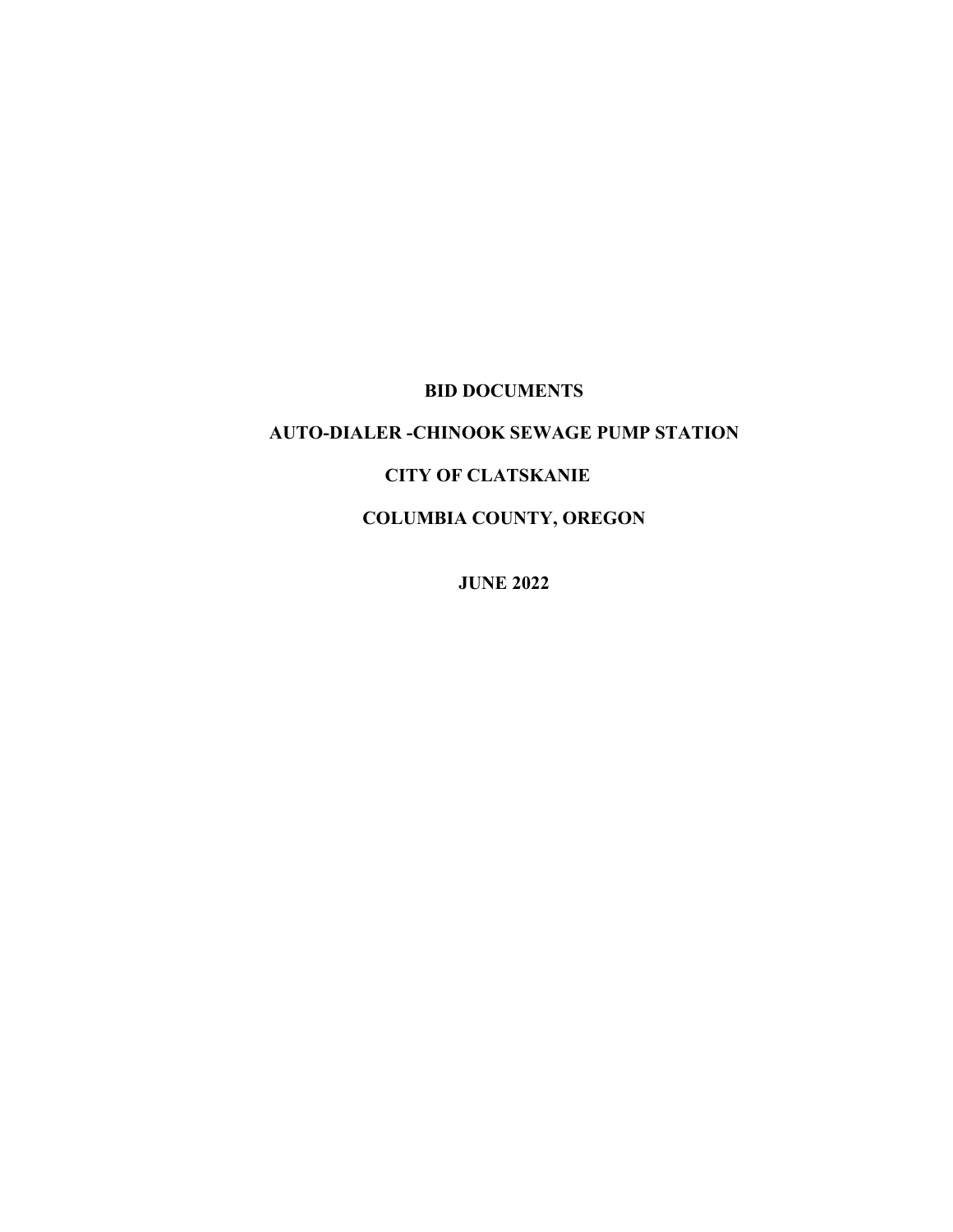#### **NOTICE TO CONTRACTORS**

Sealed bids for the City of Clatskanie, **AUTO-DIALER -CHINOOK SEWAGE PUMP STATION,**  will be received by the City of Clatskanie until 3:00 PM, Thursday, – June 23, 2022. Bids shall be addressed to Mr. Greg Hinkelman, City Manager, 75 South Nehalem Street, P.O. Box 9, Clatskanie, OR 97016. At 3:00 PM. Bids will be opened and read aloud in the City Hall Council Chambers, Clatskanie, OR.

Specifications are available for review at the City of Clatskanie's administrative offices, located at 75 South Nehalem Street, Clatskanie, Oregon 97016, telephone number: (503) 728-2622. No bids shall be considered unless the Bidder is registered with the Construction Contractors Board as required by ORS 671.530.

To be considered, bids must follow bidding instructions including but not limited to completion of bidding forms provided and accompanied by a 10% bid security in favor of the City of Clatskanie. Each bidder must indicate in the space provided on the Bid Proposal whether they are a Resident or Non-Resident Bidder, pursuant to ORS 270.029. The successful bidder will be required to possess a current Clatskanie City Business License before finalizing the Contract Agreement with the City.

The City of Clatskanie reserves the right to reject any or all bids not in compliance with all prescribed bidding procedures and requirements, may reject for good cause any and all bids upon a finding of the agency it is in the public interest to do so, and may waive all informalities. No bidder may withdraw or modify his bid prior to the lapse of thirty (30) days after the bid opening.